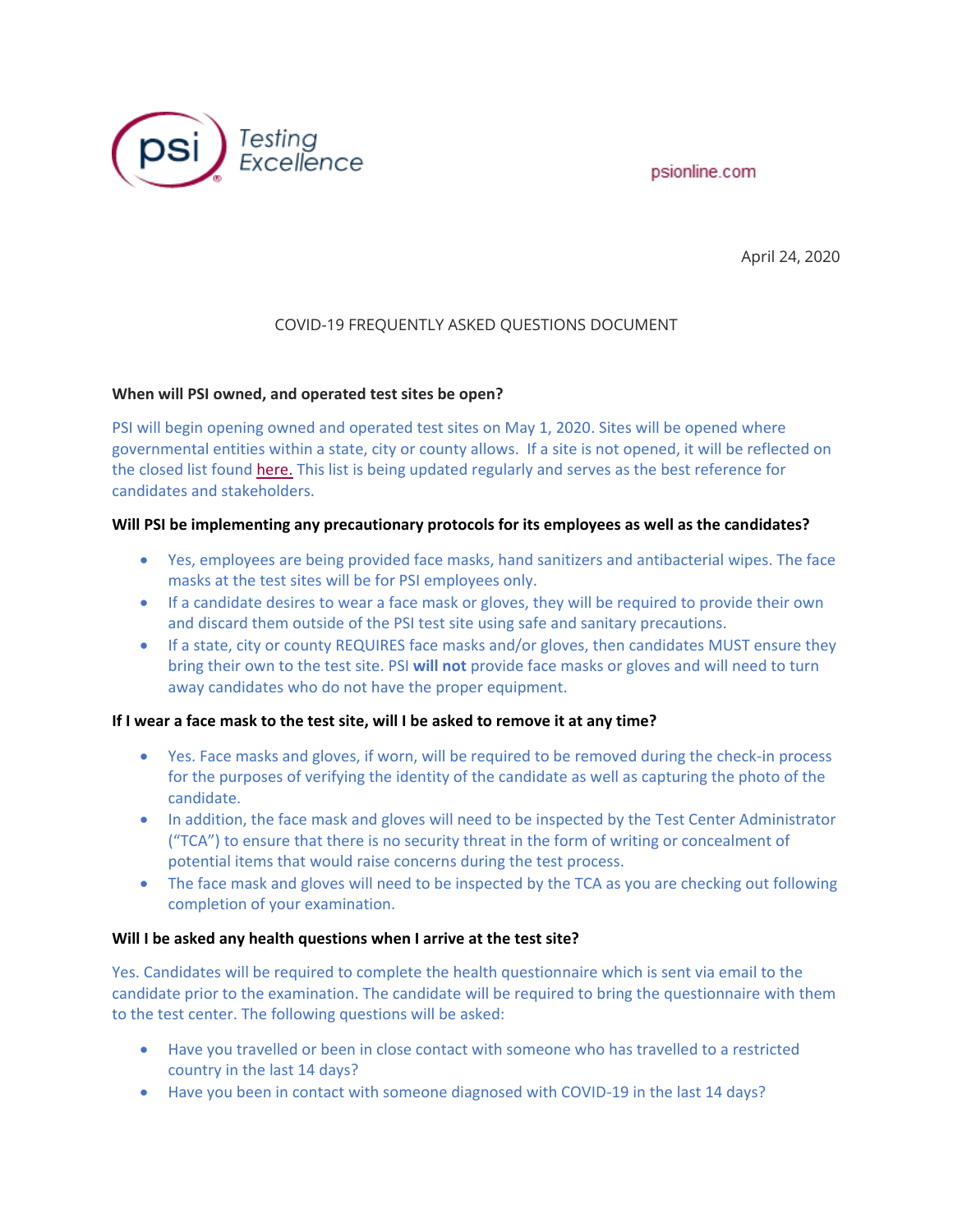• Have you had any cold or flu-like symptoms in the last 14 days, including a fever?

Candidates will be asked to sign and date this questionnaire. If a candidate answers, "yes" to any of these questions, they will be requested to leave the test site and reschedule their examination. No fees will be forfeited by the candidate as a result of this action.

**What happens if a candidate answers "no" to all questions on the questionnaire, but they are coughing or sniffling, what authority will the TCA have regarding the candidate?**

TCAs will be authorized to use their best judgment and they will be allowed to turn a candidate away due to concerns as a result of displayed symptoms.

**If a candidate arrives at the test center and after consideration, decides they are not comfortable to continue to test, or after starting the test, are uncomfortable in the test center, are they permitted to leave the test site and reschedule at no charge?**

Yes, please ensure that the candidate advises the TCA of the decision so that it is documented in our ticketing system and if the examination had been started, the TCA will assist in ensuring the candidate is appropriately signed out of their examination.

**If a candidate is turned away from the test site on the day of their scheduled examination because of responses to the questionnaire or symptoms displayed, how long will they be required to wait to reschedule?**

The reason for turning away the candidate will be noted in the candidate's record. Candidates will be required to wait 5 days to reschedule their examination.

#### **What sanitation measures are being taken at the test site for candidates and PSI employees?**

Test Center Administrators have been instructed to disinfect all equipment using antibacterial wipes, following each test administration.

All high touch areas will be sanitized by the TCAs. These areas will include, but are not limited to:

- Keyboard
- Mouse
- Desktop
- Chair handles
- Test administrator's check-in station
- Door handles

# **What if a candidate wants to do their own sanitation of the work area before beginning the exam, will they be permitted to do so?**

Yes. Candidates will be able to do any or all of the following:

- Request antibacterial wipes from the Test Center Administrator
- Sanitize the work area
- Bring their own disinfectant supplies (no bottles of bleach, disinfecting wipes are acceptable)